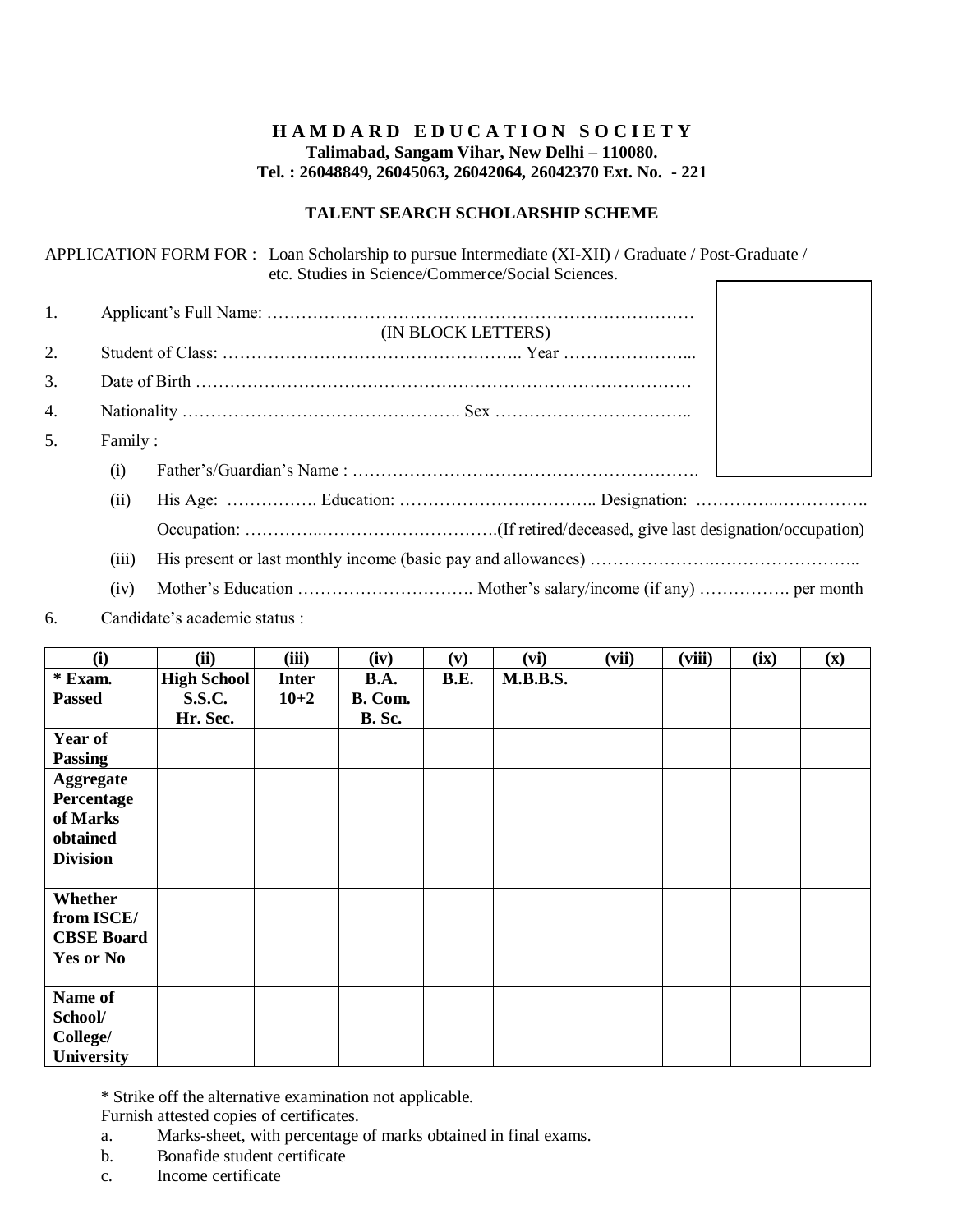| 7.  | Games Sports and other extra-curricular activities indicating the level of distinction obtained therein  |  |  |  |  |  |  |
|-----|----------------------------------------------------------------------------------------------------------|--|--|--|--|--|--|
|     |                                                                                                          |  |  |  |  |  |  |
|     |                                                                                                          |  |  |  |  |  |  |
| 8.  | Any articles / papers published, give details :                                                          |  |  |  |  |  |  |
|     |                                                                                                          |  |  |  |  |  |  |
|     |                                                                                                          |  |  |  |  |  |  |
|     |                                                                                                          |  |  |  |  |  |  |
|     | (Enclose a typed or photostat copy of your article which you consider the best).                         |  |  |  |  |  |  |
| 9.  | Seminars / Symposia in which you have participated (for post graduate students only) :                   |  |  |  |  |  |  |
|     |                                                                                                          |  |  |  |  |  |  |
|     |                                                                                                          |  |  |  |  |  |  |
|     |                                                                                                          |  |  |  |  |  |  |
| 10. |                                                                                                          |  |  |  |  |  |  |
| 11. | Full address of the institution where you are:                                                           |  |  |  |  |  |  |
|     |                                                                                                          |  |  |  |  |  |  |
|     |                                                                                                          |  |  |  |  |  |  |
| 12. |                                                                                                          |  |  |  |  |  |  |
|     |                                                                                                          |  |  |  |  |  |  |
|     |                                                                                                          |  |  |  |  |  |  |
| 13. |                                                                                                          |  |  |  |  |  |  |
|     |                                                                                                          |  |  |  |  |  |  |
| 14. | Career you propose to adopt Tick $\checkmark$ your preference. Strike of alternative not applicable.     |  |  |  |  |  |  |
|     | $(i)$ Scientist $\Box$<br>(ii) Pure Research $\Box$ (iii) Teaching $\Box$<br>(iv) Civil Services $\Box$  |  |  |  |  |  |  |
|     | (v) Armed Forces $\Box$ (vi) Engineering $\Box$ (vii) Medical Profession $\Box$ (viii) Journalism $\Box$ |  |  |  |  |  |  |
|     |                                                                                                          |  |  |  |  |  |  |
| 15. |                                                                                                          |  |  |  |  |  |  |
|     |                                                                                                          |  |  |  |  |  |  |
|     |                                                                                                          |  |  |  |  |  |  |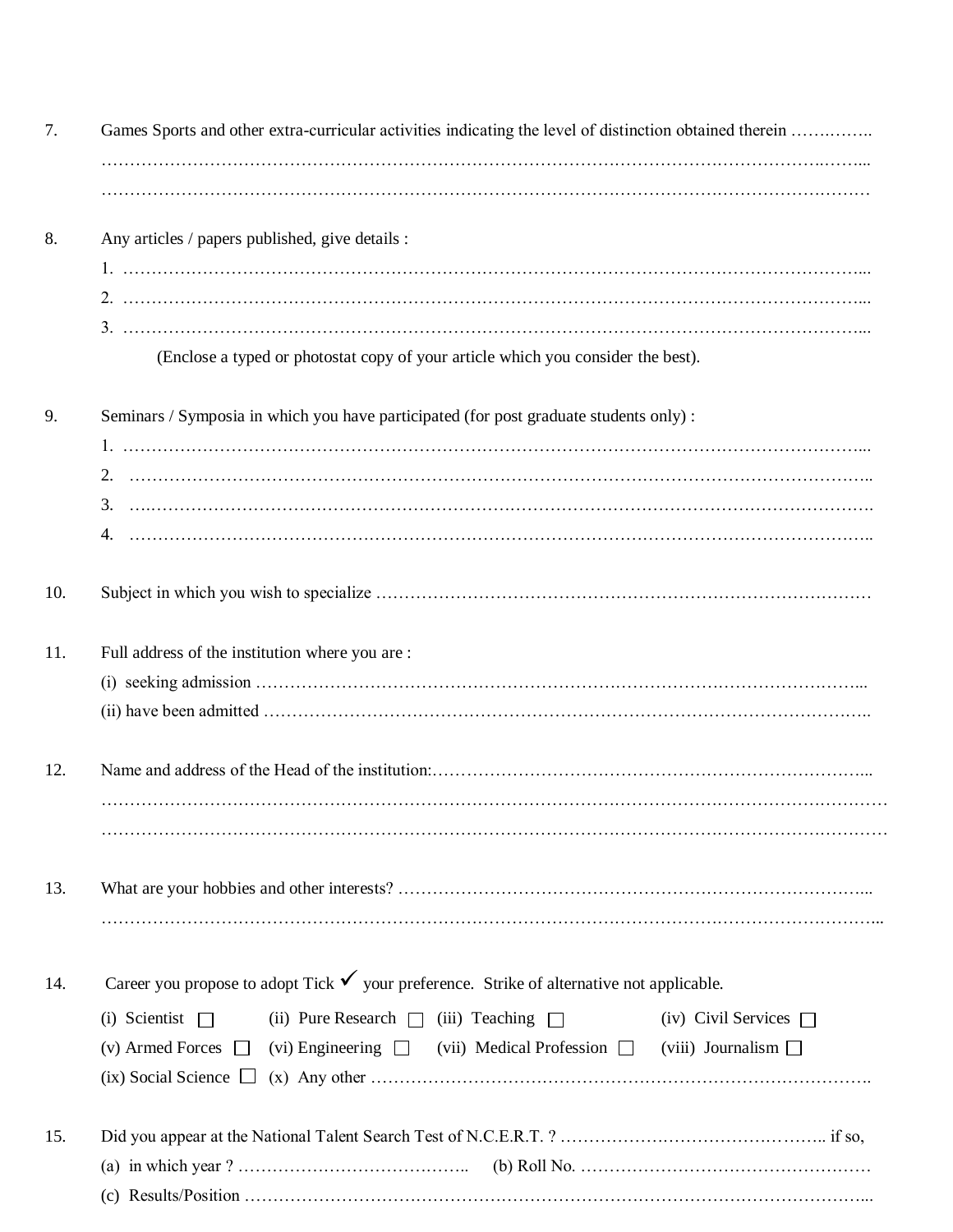16. Are you getting scholarships/aid from any other source? If so, state amount and source ………………………... …………………………………………………………………………………………………………………………. …………………………………………………………………………………………………………………………. ………………………………………………………………………………………………………………………….

### 17. Your brothers and sisters :

|    | Sr. No.   Brother's / Sister's Name | Age | <b>Education</b> | Occupation with designation, if any |
|----|-------------------------------------|-----|------------------|-------------------------------------|
|    |                                     |     |                  |                                     |
| ı. |                                     |     |                  |                                     |
| 2. |                                     |     |                  |                                     |
| 3. |                                     |     |                  |                                     |
| 4. |                                     |     |                  |                                     |
| 5. |                                     |     |                  |                                     |
| 6. |                                     |     |                  |                                     |

18. In 200 words please provide a brief given details about your family background, the values and principles by which you live your plans for the future and why we should grant you a scholarship.

I …………………………………………………………………………………….. hereby declare that the above ( Name of applicant)

information is correct to the best of my knowledge, and that I will accept the decision of the Hamdard Education Society as final and binding. In case I am selected I will abide by the terms and conditions of the Talent Search-cum-Scholarship Scheme.

Date ……………………

(Signature of Applicant)

| Permanent Address : - |  |
|-----------------------|--|
|                       |  |
|                       |  |
|                       |  |

**NOTE :** Separate sheets of paper may be used and attached to this form if necessary.